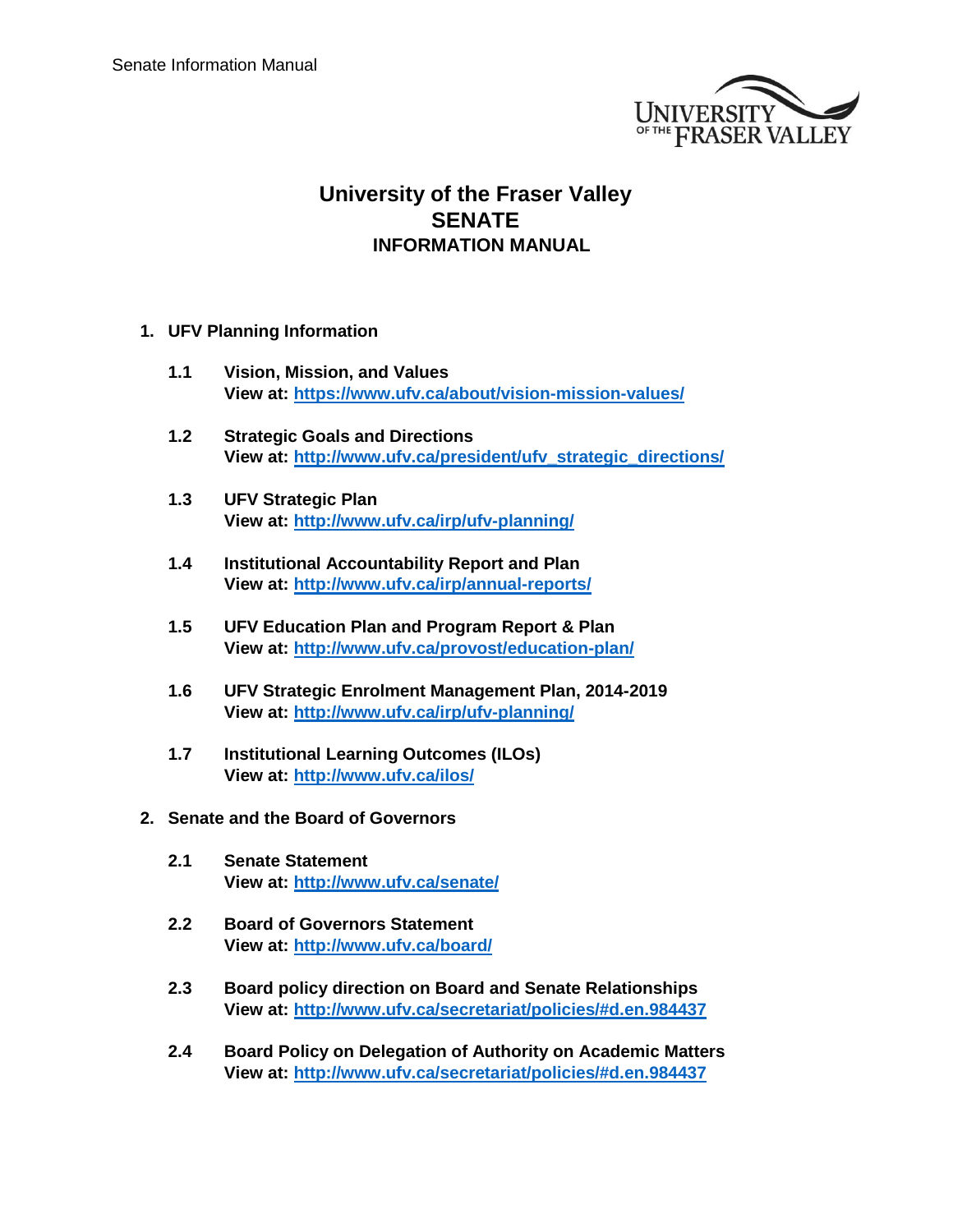- **3. Senate Bylaws, Policies, and University Act**
	- **3.1 Senate Bylaws View at: [https://www.ufv.ca/media/assets/senate/resources/Senate-Bylaws-](https://www.ufv.ca/media/assets/senate/resources/Senate-Bylaws--approved-2018-10-19.pdf) [approved-2018-10-19.pdf](https://www.ufv.ca/media/assets/senate/resources/Senate-Bylaws--approved-2018-10-19.pdf)**
	- **3.2 UFV Policies View at:<http://www.ufv.ca/secretariat/policies/>**
	- **3.3 Board of Governors Policy Directions and Policies View at: <https://www.ufv.ca/board/policies/>**
	- **3.4 University Act View at: [http://www.bclaws.ca/Recon/document/ID/freeside/00\\_96468\\_01](http://www.bclaws.ca/Recon/document/ID/freeside/00_96468_01)**
	- **3.5 Election information View at: <https://www.ufv.ca/secretariat/elections/>**

## **4. Senate Meeting Information**

- **4.1 Senate Meeting Schedule and Locations View at:<http://www.ufv.ca/senate/meeting-schedule/>**
- **4.2 Senate agendas and minutes View at: [ufv.civicweb.net](http://ufv.civicweb.net/)**
- **4.3 Senate Membership View at:<http://www.ufv.ca/senate/resources/>**
- **4.4 Senate guidelines View at: [https://www.ufv.ca/media/assets/senate/resources/Guidelines-for-](https://www.ufv.ca/media/assets/senate/resources/Guidelines-for-Committee-Members-2017-05-01.pdf)[Committee-Members-2017-05-01.pdf](https://www.ufv.ca/media/assets/senate/resources/Guidelines-for-Committee-Members-2017-05-01.pdf)**
- **5. Standing Committees of Senate**
	- **5.1 Senate Standing Committees and their Mandates View at:<http://www.ufv.ca/senate/standing-committees/>**
	- **5.2 Procedures for Membership on Senate Standing Committees View at:<http://www.ufv.ca/senate/standing-committees/>**
	- **5.3 Rules for the Conduct of Business on Senate Standing Committees View at:<http://www.ufv.ca/senate/standing-committees/>**